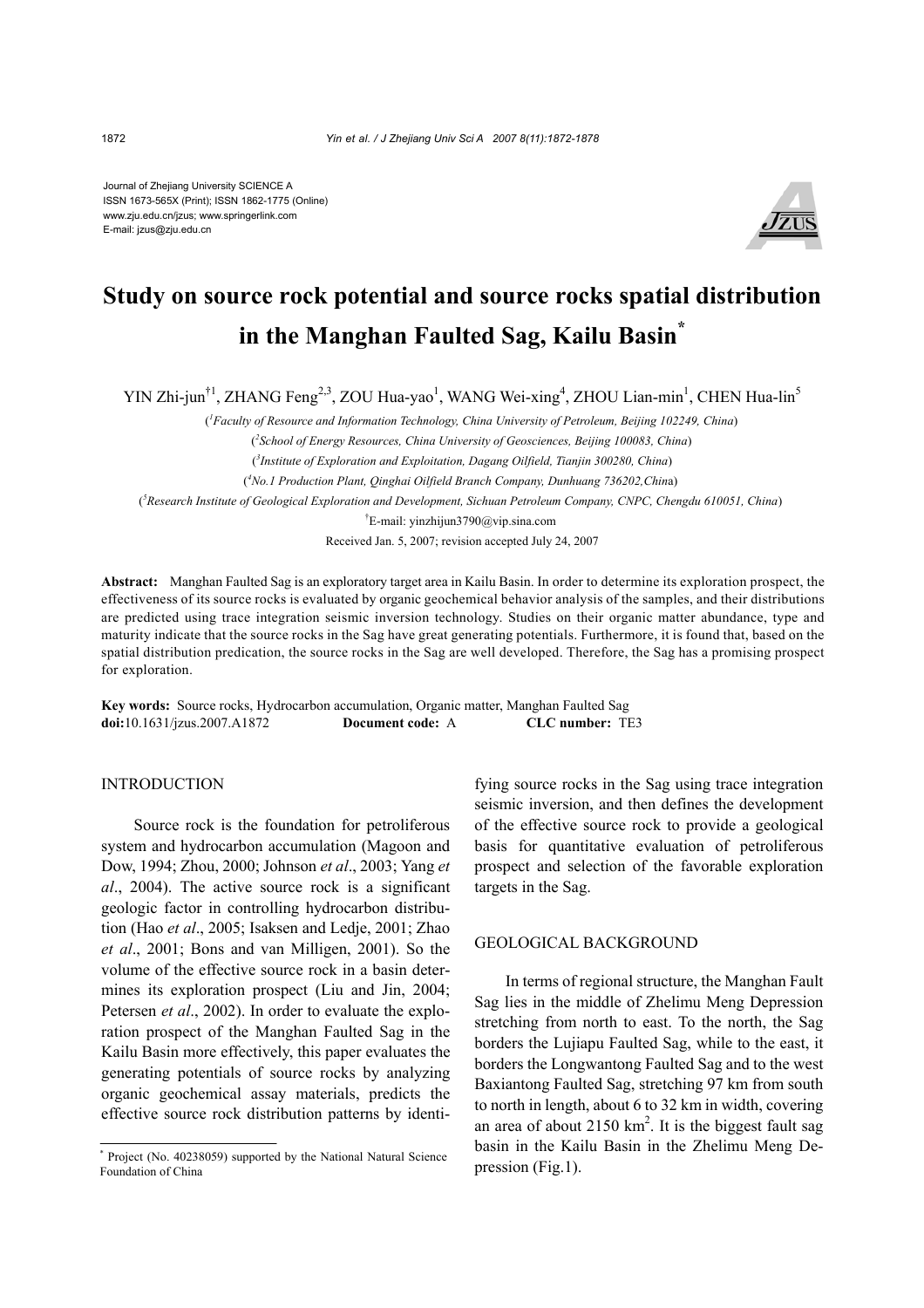

**Fig.1 The structure location of Manghan Faulted Sag** (1) Baiyinhua Faulted Sag; (2) Lujiapu Faulted Sag; (3) Baxiantong Faulted Sag; (4) Manghan Faulted Sag; (5) Longwantong Faulted Sag; (6) Qianjiadian Faulted Sag; (7) Zhangqiang Faulted Sag

The main exploratory targets in the Sag include Cretaceous Jiufutang and Shahai Formations (Li *et al.*, 1988). According to the logging data obtained from Well Zhecan-2, which is the only parametric borehole in the Sag, the source rocks in Jiufutang and Shahai Formations mainly consist of the grey semi-abyss shale and abyss shale (Lin *et al*., 2001; Carroll and Bohacs, 2001; Stein, 2007). The upper layer of shale in Jiufutang Formation is as thick as 451 m, among which the thickness of source rock (dark shale) is 202 m, occupying 44.8%. The thickness of shale in Shahai Formation is 303 m, with 208 m of source rock, occupying 68.6%. So the source rocks of Jiufutang and Shahai Formations in the Sag are well developed.

## SAMPLE SET AND METHODOLOGY

A 50-m core is obtained from Well Zhecan-2, the only one parametric borehole in the Manghan Faulted Sag up to 2005. We make 75 core samples for organic geochemical behavior analysis, and collect a group of organic geochemical behavior data, including organic carbon (TOC), chloroform-bitumen "A", total hydrocarbon (HC), potential hydrocarbon generation  $(S_1+S_2)$ , kerogen element component and so on, by which the generating potentials of the

source rocks can be evaluated. Furthermore, 19 2D seismic lines acquired in 2004 are available, which cover most areas of south Manghan Faulted Sag. Then trace integration seismic inversion is used to identify the source rocks through these seismic lines, by which the source rock spatial distribution in the Sag can be predicted and the volume of source rocks in the sag can be determined.

### RESULTS AND DISCUSSION

#### **Organic matter characterization**

The geochemical feature refers to the quantitative parameters for describing the quality of source rocks, including organic matter abundance, type and maturity, through which the generating potentials of the source rock and its effectiveness can be accurately determined (Banerjee *et al*., 2002; Petersen *et al*., 2002; Rabbani and Kamali, 2005; Younes, 2005).

1. Organic matter abundance

Organic matter abundance is a fundamental index for source rock evaluation, which directly influences the generating potentials of a basin or depression. Total organic carbon (TOC), chloroform-bitumen "A", total hydrocarbon (HC), and generating potentials  $(S_1+S_2)$  are all the indexes to describe the organic matter abundance of source rocks. Table 1 presents the organic matter abundance data obtained from the core samples of Well Zhecan-2 in the Manghan Faulted Sag.

We can see from Table 1 that source rocks of Jiufutang and Shahai Formations in Well Zhecan-2 contain an average of 1.4% TOC, 0.08% chloroform-bitumen "A",  $406.31 \times 10^{-6}$  HC,  $4.65$  mg/g  $S_1 + S_2$ , and 2.76% HC/TOC. According to the organic matter abundance evaluation criteria for continental facies basins (Huang and Li, 1982), the source rock in Jiufutang and Shahai Formations of Well Zhecan-2 proves to be of moderate quality, while the total organic carbon (TOC) content index fits the high-quality standard of source rocks. So the source rocks of the two formations have great generating potentials.

## 2. Organic matter type

Different types of organic matter may be composed of different elements and chemical structures. Since the type reveals the evolution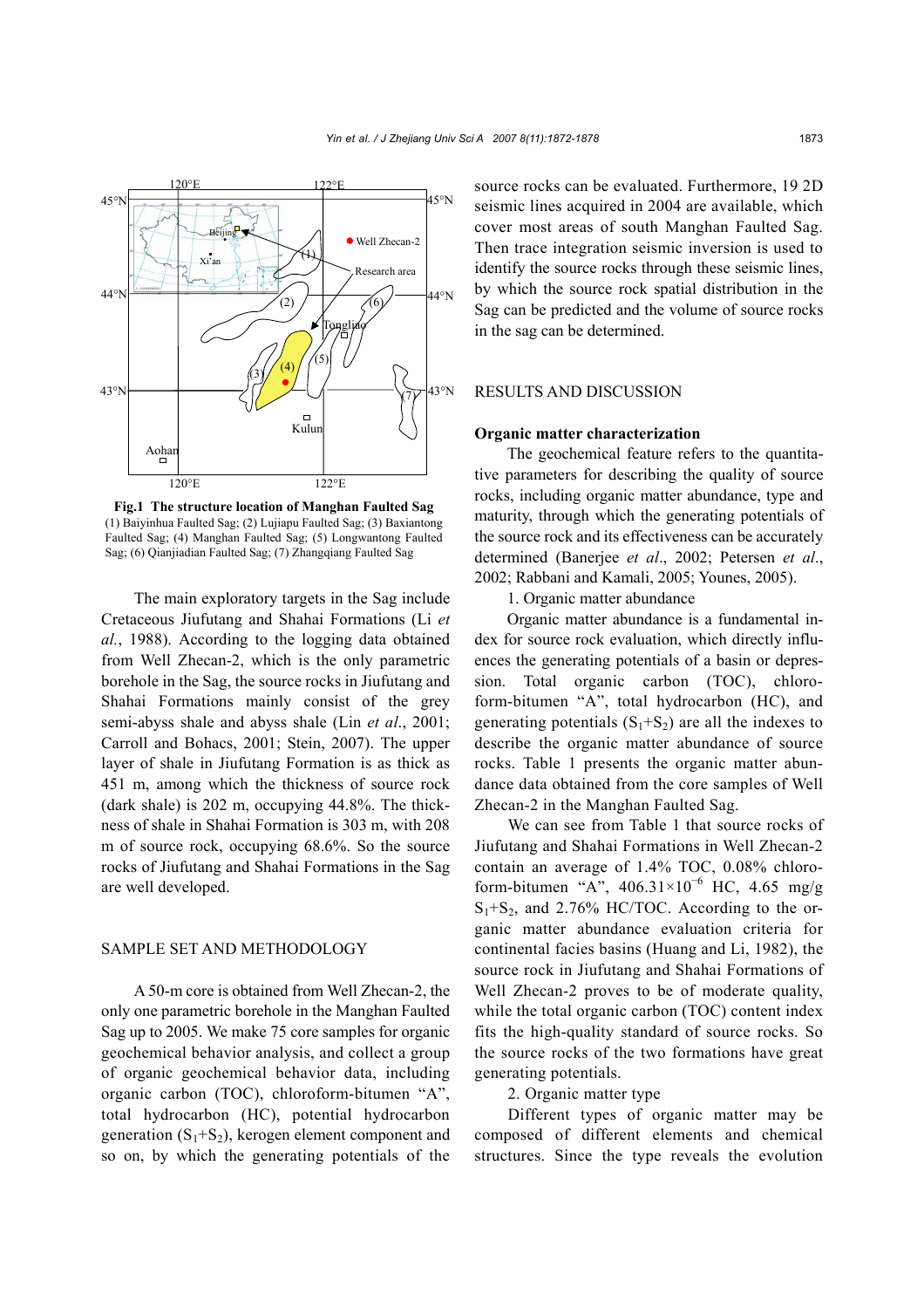| Sample No.     |           | Formation Depth (m) | TOC $(\%)$ | Chloroform-bitumen "A" (%) HC $(\times 10^{-6})$ |         | $S_1 + S_2$ (mg/g) | $HC/TOC$ $(\%)$ |
|----------------|-----------|---------------------|------------|--------------------------------------------------|---------|--------------------|-----------------|
| 1              | $K_{1sh}$ | 1975.0              | 0.77       | 0.01                                             | 29.50   | 0.47               | 0.38            |
| $\overline{c}$ |           | 2003.0              | 2.15       | $0.10\,$                                         | 454.40  | 6.51               | 2.11            |
| 3              |           | 2056.5              | 1.63       | 0.03                                             | 125.90  | 3.05               | 0.77            |
| 4              |           | 2068.0              | 1.21       | 0.03                                             | 191.00  | 1.18               | 1.58            |
| 5              |           | 2112.5              | 1.32       | 0.03                                             | 76.60   | 2.04               | 0.58            |
| 6              |           | 2176.0              | 1.26       | 0.19                                             | 1153.50 | 1.72               | 9.15            |
| 7              |           | 2238.0              | 1.64       | 0.06                                             | 305.60  | 2.47               | 1.86            |
| $\,$ $\,$      |           | 2262.5              | 1.18       | 0.04                                             | 176.20  | 2.64               | 1.49            |
| 9              |           | 2272.0              | 1.61       | 0.06                                             | 505.00  | 10.73              | 3.14            |
| 10             |           | 2344.5              | 2.25       | 0.04                                             | 134.60  | 12.34              | 0.60            |
| 11             |           | 2372.0              | 2.08       | 0.18                                             | 1171.40 | 9.46               | 5.63            |
| 12             | $K_{1if}$ | 2480.5              | 0.43       | $0.01\,$                                         | 42.20   | 0.29               | 0.98            |
| 13             |           | 2538.0              | 1.72       | 0.10                                             | 622.00  | 6.98               | 3.62            |
| 14             |           | 2594.5              | 1.97       | 0.19                                             | 1074.60 | 10.90              | 5.45            |
| 15             |           | 2667.0              | 1.86       | 0.14                                             | 967.50  | 9.85               | 5.20            |
| 16             |           | 2745.5              | 1.40       | 0.05                                             | 225.40  | 2.80               | 1.61            |
| 17             |           | 2872.0              | 0.68       | 0.03                                             | 154.40  | 0.48               | 2.27            |
| 18             |           | 2912.5              | 1.35       | 0.12                                             | 140.40  | 5.97               | 1.04            |
| 19             |           | 2955.0              | 0.90       | 0.04                                             | 257.40  | 2.57               | 2.86            |
| $20\,$         |           | 3010.5              | 1.14       | 0.08                                             | 400.00  | 3.30               | 3.51            |
| 21             |           | 3055.0              | 0.78       | 0.06                                             | 325.00  | 1.82               | 4.17            |
| Average        |           |                     | 1.40       | 0.08                                             | 406.31  | 4.65               | 2.76            |

**Table 1 Some organic matter abundance data of Well Zhecan-2 in Manghan Faulted Sag** 

process of hydrocarbon generation of the source rock and its product features, it is a main index to evaluate the generating potential of organic matter. We adopt the kerogen element component index to study the organic matter type of Jiufutang and Shahai Formations. Fig.2 presents a kerogen element analysis of the source rocks, which shows that in Manghan Fault Sag, for most of samples H/C is over 1.0 while O/C is below 0.1. It is clear that most of them are II-type kerogen, except for only three of them being the III-type. It also shows that the kerogen in the Sag has strong generating potentials.

### 3. Organic matter maturity

The hydrocarbon generating potential depends on not only the organic matter type and abundance, but also the organic matter maturity (Jiang *et al*., 2002; Zhu, 2002).

Thermal maturation is the main driving force for kerogen degradation and resulting hydrocarbon generation (Louis, 1964; Philippi, 1965; Albbecht and Ourission, 1969). The thermal maturity, a source rock experienced, is an important factor for basin evolution and crude oil predictions. Common



**Fig.2 Modified Van-Krevelen diagram: the elemental analysis of source rock kerogen samples from the Well Zhecan-2** 

maturity parameters are, for example, the vitrinite reflectance (Mukhopadhyay and Dow, 1994), color indices, such as for amorphous organic matter (Robison *et al*., 2000), conodontes or sporinites, or parameters obtained from pyrolysis, like Rock-Eval (Behar *et al*., 2001), and several molecular biomarker maturity parameters, mainly based on hopane and sterane distributions (Peters *et al*., 2005).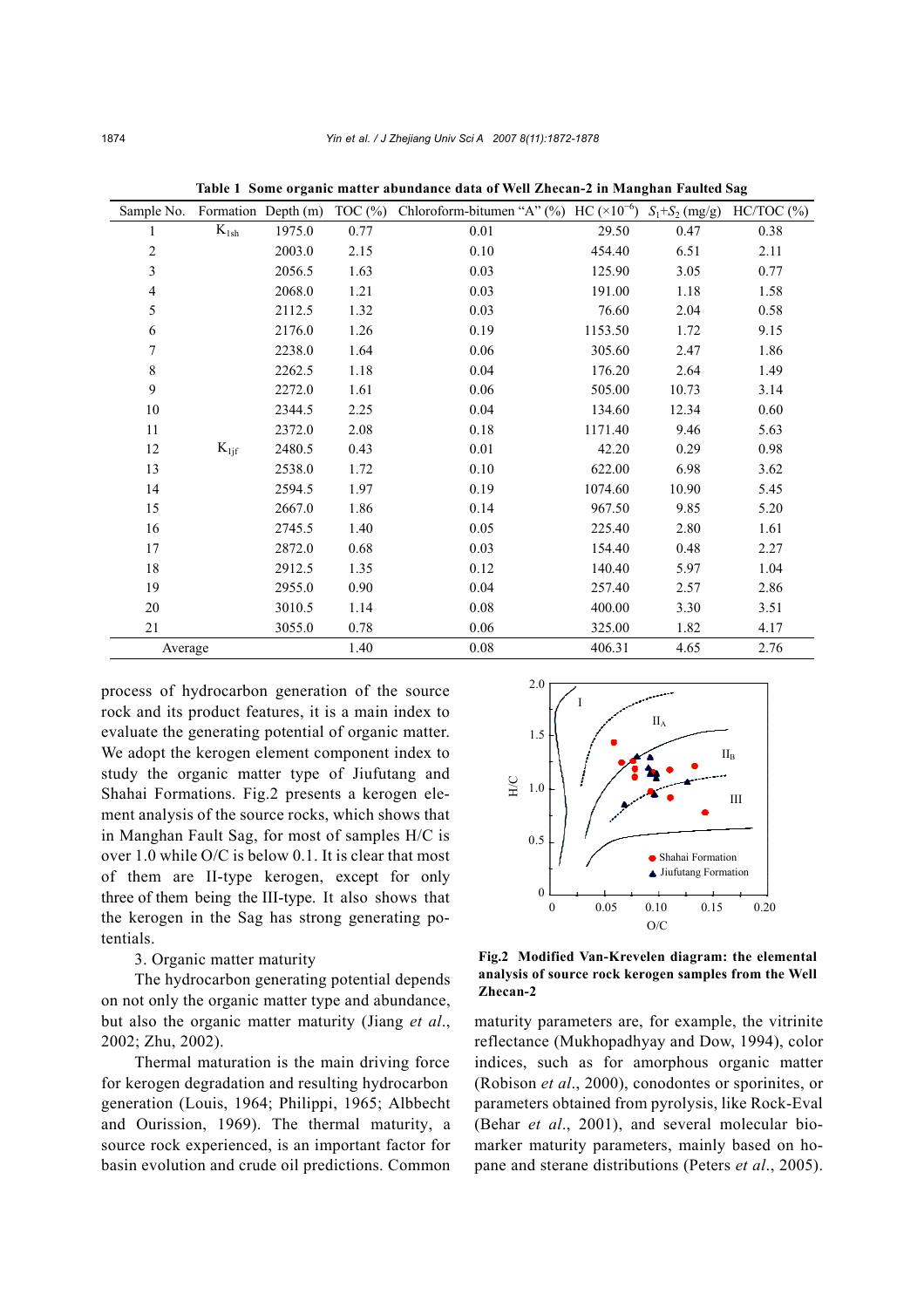For the present study, the vitrinite reflectance *Ro* varied with the depth, and other organic matter maturity index is used to study the mature of source rock in Manghan Faulted Sag comprehensively. Fig.3 is the comprehensive cross section of organic matter evolution phase of Well Zhecan-2, which shows that the thermal evolution can be divided into two phases, that is, the immature and the mature phase.

According to Fig.3, most of the source rocks in Jiufutang and Shahai Formations enter the oil generating window at the depth of 1900 m. Various maturity indexes show that the organic matter of the source rock has arrived at mature or post-mature phase. The *Ro* increases to above 0.7%,  $T_{\text{max}}$  to 450 °C, HC/CL to more than 5%, which proves that the source rock has been mature, entered into the hydrocarbon generation period and become the main effective source rock. And we can see from Fig.3 that the source rock is close to peak hydrocarbon generation at the depth of 2200 m.

To sum up, a geochemical feature analysis of organic matter indicates that the source rock of Jiufutang and Shahai Formations, of high abundance, containing good kerogen and high maturity, is the main hydrocarbon generating layers in the Manghan Faulted Sag, and has great generating potential.

## SPATIAL DISTRIBUTION OF SOURCE ROCKS IN THE TARGET AREA

A comprehensive analysis of geochemical features of Well Zhecan-2 shows that the source rocks in Jiufutang and Shahai Formations have great generating potentials. So, the spatial distribution of the source rock and its volume determine the amount of hydrocarbon generated in the Sag. Since such distribution cannot be predicted by well data only, the seismic inversion, a core technology for predicting reservoirs in a sag and basin at the early exploratory period (Li, 1993) is introduced to study the spatial distribution of source rock in the Sag with the 19 seismic lines.

Acoustic impedance (AI) can be transformed from seismic reflection data by seismic inversion. Acoustic impedance is mutually related with the velocity and density of the rocks in formations. Because the velocity and density of source rocks and sandstone are different, we can identify different rocks by acoustic impedance derived from seismic inversion (Lu, 1993).

According to Well Zhecan-2, the lithology of source rocks in the Sag is dark shale formed in the semi-abyss and abyss sedimentary environment, and their acoustic impedance presents a value of high



**Fig.3 The comprehensive cross section of organic matter evolution phase of Well Zhecan-2 in Manghan Faulted Sag**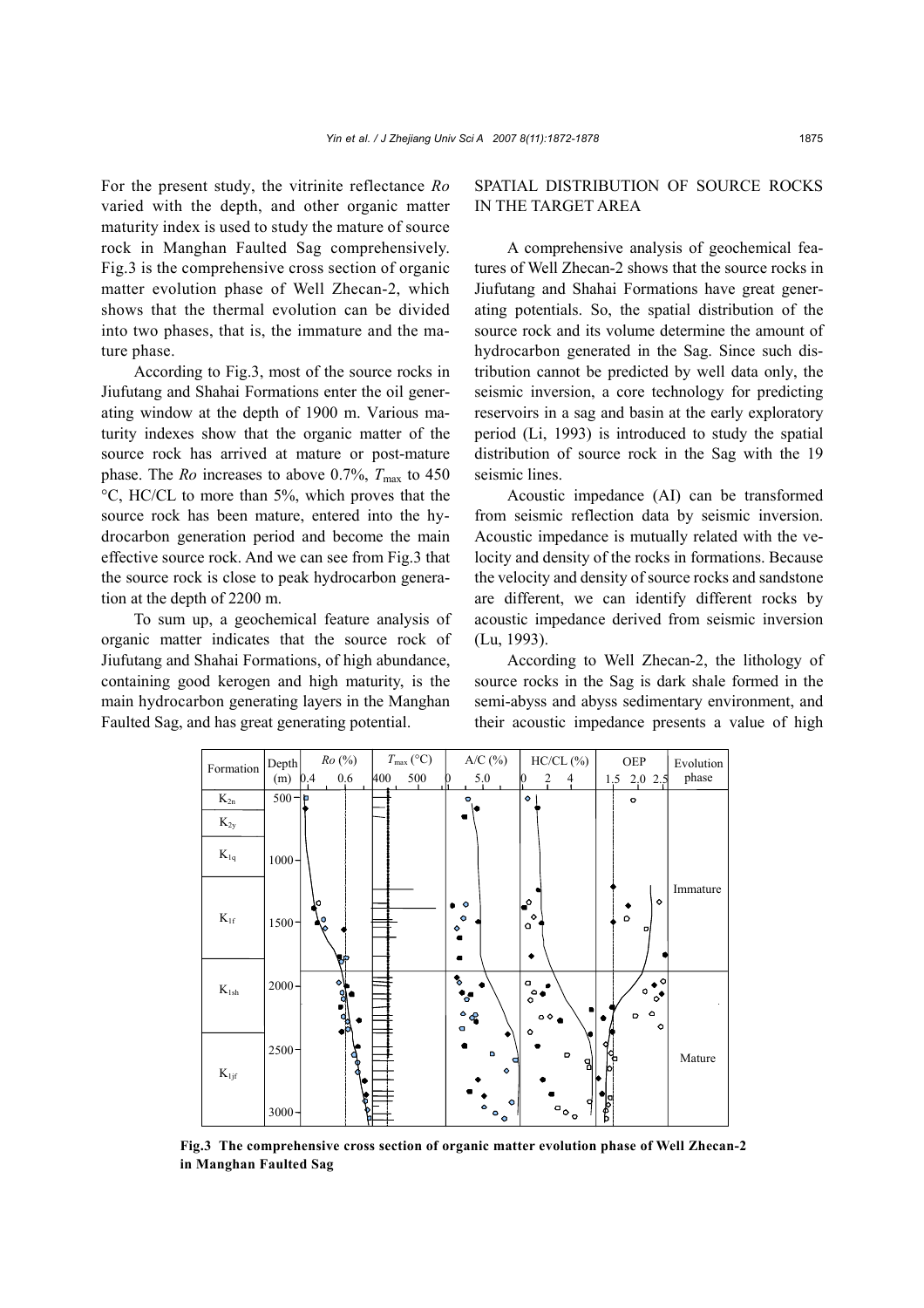abnormity, which is obviously different from that of sandstone in the same formation. Fig.4 shows the seismic-inverted KT04-109.7 acoustic impedence profile on which Well Zhecan-2 is located. At the seismic trace of Well Zhecan-2, acoustic impedence of source rocks is above 800~1000, i.e., the blue area in the profile, while that of sandstone is less than −1600~−1800. So we can define the discriminant

**Table 2 The acoustic impedance of different rocks in Manghan Faulted Sag** 

| Formation | Sandstone    | Transitional rock Source rock      |             |
|-----------|--------------|------------------------------------|-------------|
| Shahai    | $AI < -1600$ | $-1600 \leq A$ <i>I</i> $\leq 800$ | $A$ $>$ 800 |
| Jiufutang | $AI < -1800$ | $-1800 \leq A I \leq 1000$         | AD > 1000   |

*AI* is acoustic impedance

critical values of acoustic impedance to identify source rocks (Table 2). Then, source rocks are identified from the 19 2D seismic inversion profiles, and as a result, we can predict the plane distribution of the source rocks in the Sag. Figs.5a and 5b show the planar isopachous maps of the source rock in Jiufutang and Shahai Formations.

From the figures, we can see that effective source rocks in Shahai Formation are widely distributed in the Sag (Fig.5a). At the center of the Sag where Well Zhecan-2 is located, the thickest source rock can be above 250 m, which becomes thinner and thinner to the edge.

The two figures show a wide distribution of effective source rocks in the Sag (Fig.5a). At the sag



**Fig.4 The acoustic impedance profile of LineKT04-109.7 in which the blue area is source rock**



**Fig.5 The isopach map of source rock of Shahai (a) and Jiufutang (b) Formations in Manghan Faulted Sag**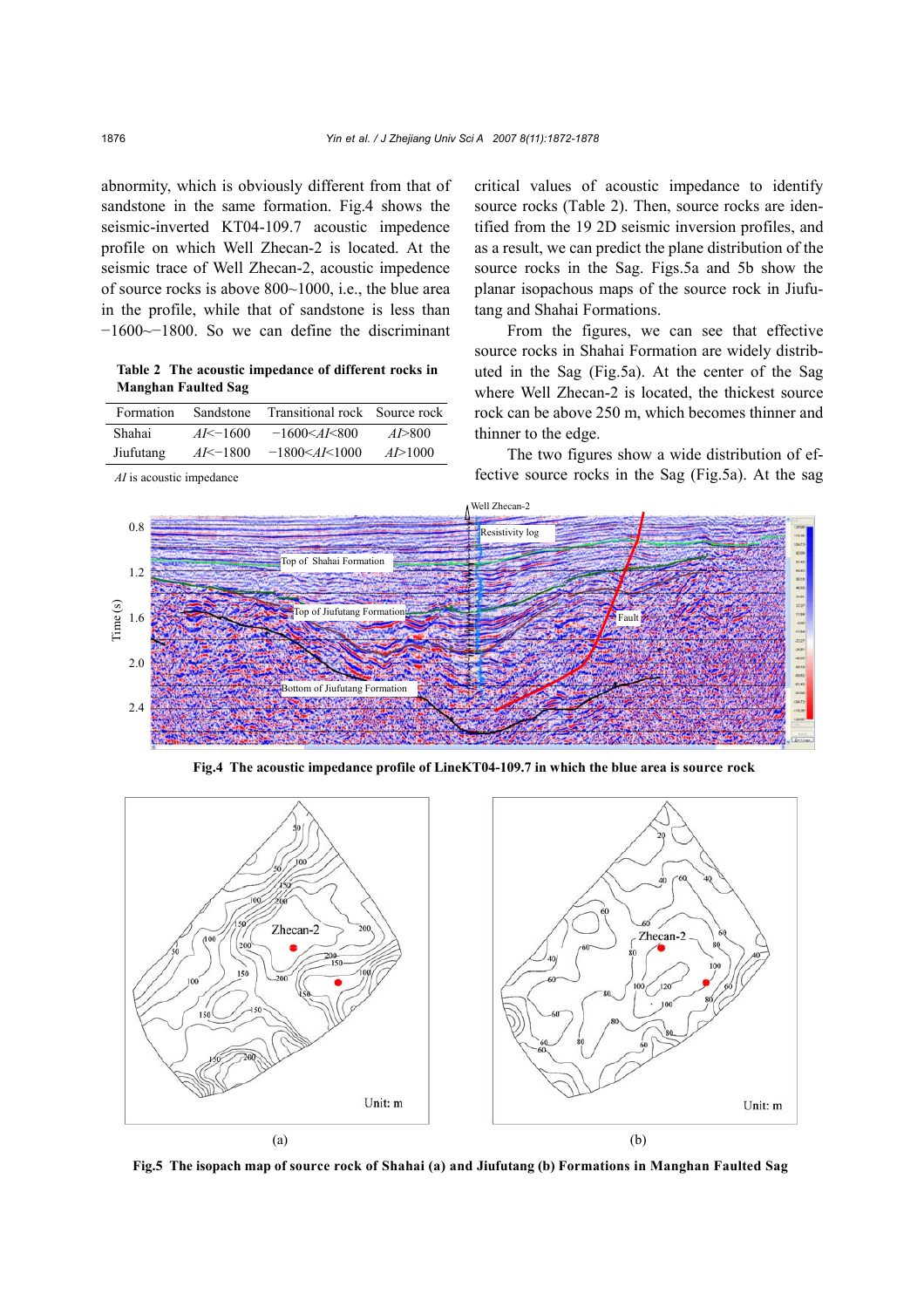center where Well Zhecan-2 is located, the source rock can be up to above 250 m thick, and becomes thinner and thinner to the edge.

The main effective source rocks in Jiufutang Formation are distributed in the area where Well Zhecan-2 is located, whose southeastern part is thinner than that of Shahai Formation (with a thickness between 100 m and 150 m) (Fig.5b), covering a smaller area of distribution than Shahai Formation. Generally, the source rocks in Jiufutang and Shahai Formations are well developed, especially in the southeast, the total thickness of the two formations reaches up to 300 m, and turns out to be the hydrocarbon generating center of the Sag.

## **CONCLUSION**

A comprehensive geochemical and geophysical analysis of the source rocks in Manghan Faulted Sag indicates that the organic matter in the Sag is of high abundance, preferable type and high maturity, which has a good potential for hydrocarbon generation. Seismic trace integration inversion reveals that the source rock is widely distributed with relatively high thickness, especially in the southeast of the Sag. Therefore, a good exploration prospect is expected of this Sag and the most favorite exploration target is the effective traps in the southeast of the Sag, where the source rock is most developed.

#### **References**

- Albbecht, P., Ourission, G., 1969. Diagenesis des hydrocarbures satures dans une serie sedimentaire epaisse (Douala, Cameroum). *Geochimica et Cosmochimica Acta*, **33**(1):138-142. [doi:10.1016/0016-7037(69)90097-0]
- Banerjee, A., Pahari, S., Jha, M., Sinha, A.K., Jain, A.K., Kumar, N., Thomas, N.J., Misra, K.N., Chandra, K., 2002. The effective source rocks in the Cambay basin, India*. AAPG Bulletin*, **86**(3):433-456.
- Behar, F., Beaumont, V., Penteado, B.H.L., 2001. Rock-Eval 6 technology: Performances and developments. *Oil and Gas Science and Technology*, **56**(2):111-134. [doi:10. 2516/ogst:2001013]
- Bons, P.D., van Milligen, B.P., 2001. New experiment to model self-organized critical transport and accumulation of melt and hydrocarbons from their source rocks. *Geology*, **29**(10):919-922. [doi:10.1130/0091-7613(2001)029<0919: NETMSO>2.0.CO;2]
- Carroll, A.R., Bohacs, K.M., 2001. Lake-type controls on petroleum source rock potential in nonmarine basins.

*AAPG Bulletin*, **85**(6):1033-1053.

- Hao, F., Zou, H.Y., Fang, Y., 2005. The difficulties and frontiers of subtle oil/gas reservoir research. *Earth Science Frontiers*, **12**(4):481-488 (in Chinese).
- Huang, D.F., Li, J.C., 1982. Hydrocarbon Generation of China Continental Faces. Petroleum Industry Press, Beijing, p. 175-179 (in Chinese).
- Isaksen, G.H., Ledje, K.H.I., 2001. Source rock quality and hydrocarbon migration pathways within the greater Utsira High area, Viking Graben, Norwegian North Sea. *AAPG Bulletin*, **85**(5):861-883.
- Jiang, Z.X., Pang, X.Q., Jin, Z.J., Zhou, H.Y., Wang, X.D., 2002. Threshold control over hydrocarbons and its application in distinguishing valid source rock. *Earth Science-Journal of China University of Geosciences*, **27**(6):689-695 (in Chinese).
- Johnson, C.L., Greene, T.J., Zinniker, D.A., Moldowan, J.M., Hendrix, M.S., Carroll, A.R., 2003. Geochemical characteristics and correlation of oil and nonmarine source rocks from Mongolia. *AAPG Bulletin*, **87**(5): 817-846. [doi:10.1306/12170201073]
- Li, Q.Z., 1993. The Way to Obtain a Better Resolution in Seismic Prospecting—A Systematical Analysis of High Resolution Seismic Exploration. Petroleum Industry Press, Beijing, p.121-133 (in Chinese).
- Li, J.C., Huang, D.F., Zhang, D.J., *et al.*, 1988. Hydrocarbon Resources Evaluation in Lujiapu Depression of Kailu Basin. Exploration & Development Research Institute, PetroChina Liaohe Oilfield Company, Panjin (in Chinese).
- Lin, C., Eriksson, K., Li, S., Wan, Y., Ren, J., Zhang, Y., 2001. Sequence architecture, depositional systems, and controls on development of Lacustrine Basin fills in part of the Erlian Basin, Northeast China. *AAPG Bulletin*, **85**(11): 2017-2043. [doi:10.1306/8626D0DB-173B-11D7-864 5000102C1865D]
- Liu, K.Q., Jin, Z.J., 2004. Ordovician petroleum accumulation system in Tazhong low uplift of Tarim Basin. *Earth Science-Journal of China University of Geosciences*, **29**(4):489-494 (in Chinese with English abstract).
- Louis, M., 1964. Etudes Geochimiques sur les "Schisters cartons" du Toarcian du Basin de Paris. *In*: Hosbson, G.B., Louis, M.C. (Eds.), Advances in Organic Geochemistry. Pergamon Press, New York, p.84-95.
- Lu, J.M., 1993. Mechanics Seismic Exploration. China University of Petroleum Press, Dongying, p.189-222 (in Chinese).
- Magoon, L.B., Dow, W.G., 1994. The petroleum system from source to trap. *AAPG Memoir*, **60**:3-24.
- Mukhopadhyay, P.K., Dow, W.G. (Eds.), 1994. Vitrinite Reflectance as a Maturity Parameter: Applications and Limitations. ACS Symposium Series, Vol. 570. Oxford University Press.
- Peters, K.E., Walters, C.C., Moldowan, J.M., 2005. The Biomarker Guide. Cambridge University Press, UK.
- Petersen, H.I., Bojesen-Koefoed, J.A., Nytoft, H.P., 2002.